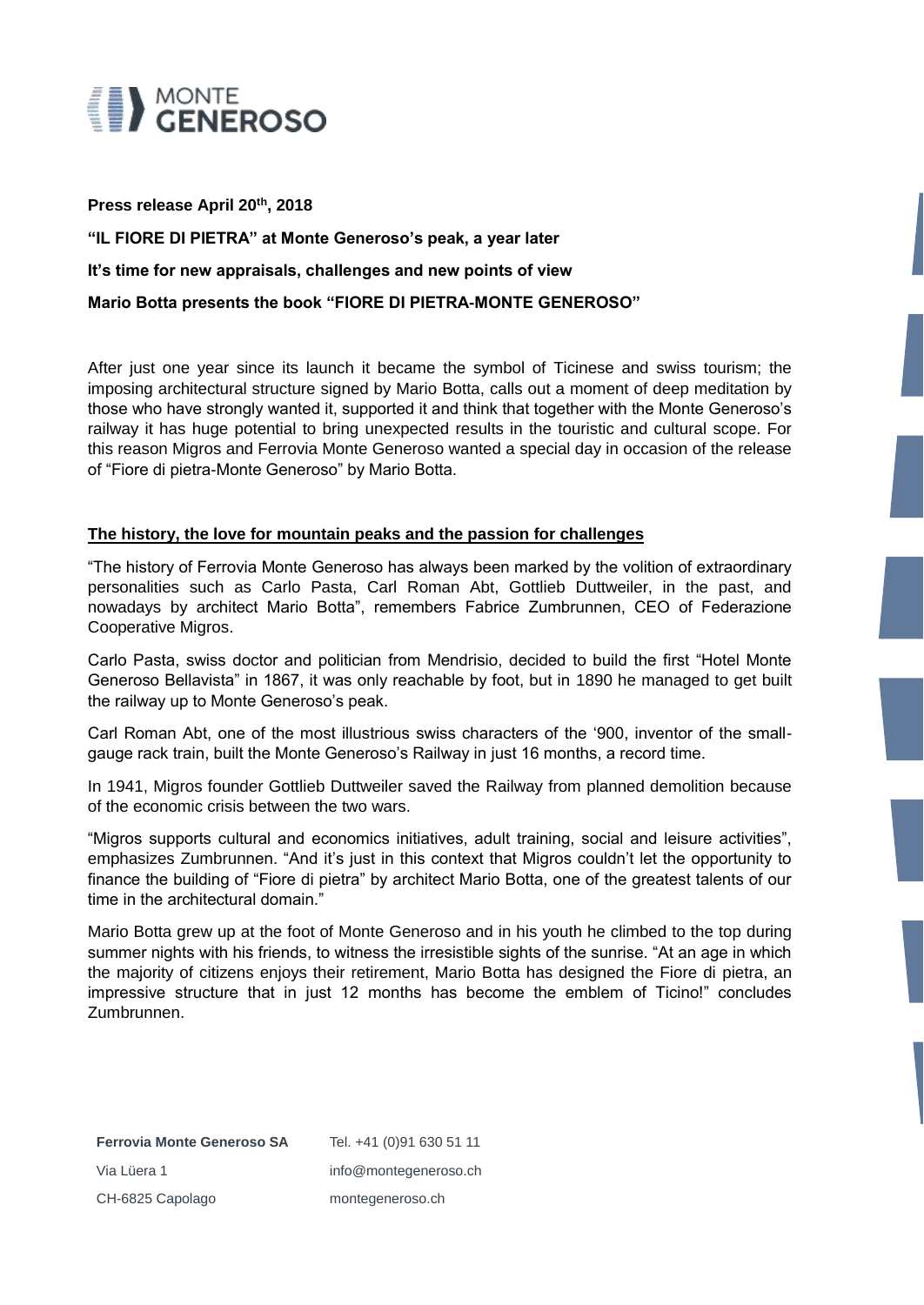The passion, the insatiable spirit of enterprise, the capability to raise a challenge even if success seems hard to reach, the love for mountains and the rare capacity to stray from beaten paths on the lookout for innovation; these are the features that pull together in different times those four personalities who contributed to Monte Generoso's fame.

# **From the history to the success of 2017**

2017's success came with significant numbers:

- Around 450 people per day coming from all Europe and all over the world climbed at the top of Monte Generoso, attracted by this natural stage and by the architectural beauty of Fiore di pietra.
- 115 thousand passengers from Ticino, other swiss cantons and from the rest of the world. Major inflows from: Italy, Germany, USA, Great Britain, France, Belgium and Austria.
- 2630 train trips to mountain's top.
- Many events have been set up during the yeat, 225 large scale.
- A noticeable 60% increase vs. 2013, last year the railway was running, which inextricably marks the connection of Ferrovia Monte Generoso and Fiore di pietra in the territory of the magical Monte Generoso. It highlights a fundamental revival of the regional tourism of Mendrisiotto, Ticino and Switzerland as a whole, furthermore it puts the destination in an urgent trendy niche: *slow-tourism.*

"Today you can't ignore anymore the importance of the quality of time, environment's respect, farm-to-table fine dining and sustainable mobility; "we own all those peculiarities and we're very proud of it", specifies Francesco Isgrò, director of Ferrovia Monte Generoso.

### **New strategies and objectives for a better tomorrow**

**Ferrovia Monte Generoso has implemented new marketing strategies:** locally diffused but also forward looking, up to those countries we didn't even think we could reach. Nowadays it's essential to attend fairs, workshops and conferences all over Asia, Far East, Middle East and the USA.

"Our next goal is to bring ticinese, swiss, italian and foreign young students at the top of Monte Generoso: a unique and valuable example of biodiversity, "because we strongly believe that children must be educated to respect the environment very early, they're the future of our planet", says Martina Di Ponziano, Head Marketing & Sales of Ferrovia Monte Generoso, "and to connect and empathize with juvenile, we're on social medias and we set up a Newsletter to promote events and spread news about Fiore di pietra of the Monte Generoso".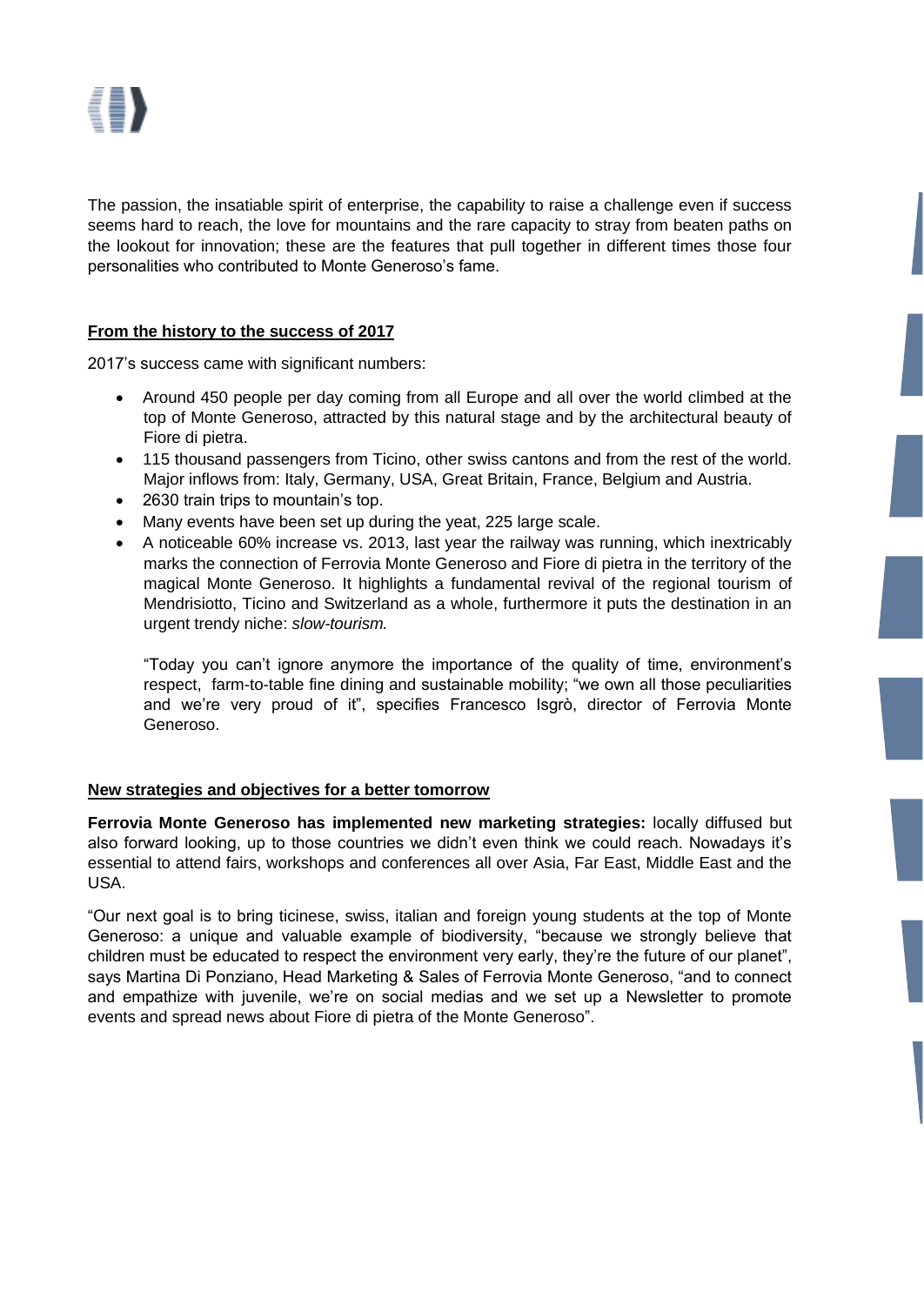# **The Restaurant 'Fiore di Pietra' in Sapori Ticino**

Thanks to the stature of the Fiore di pietra and Ferrovia Monte Generoso we are joining the event "Sapori Ticino", which has already reached its 12<sup>th</sup> edition. On Saturday June 2<sup>nd</sup> the Restaurant "Fiore di pietra" will host Norbert Niederkofler, guru-chef of three-star rated St. Hubertus of San Cassiano, and his "Cook the Mountain" philosophy.

The star-rated food and wine of the Fiore di pietra is not only available by day! Now you can enjoy a "Generoso Evening" with appetizers, music, dance and astronomical observations, two Saturdays per month.

# **A bond between two cultures**

Architect Mario Botta wanted the Fiore di pietra to overtake its intended purpose in order to acquire a symbolic meaning, becoming a strong sign of the human presence on the border marked by the mountain between Europe and the Mediterranean. Monte Generoso is a magical mountain which divides the south, the Po valley and the North Sea from Europe.

"However, I enjoy thinking that the Fiore di pietra and the magical Monte Generoso, unite and not divide the two countries", concludes Isgrò, "That they're not a limit, but rather a bond between the two cultures, the ticinese and the italian one, strongly similar".

### **The Photography Exhibit on the Fiore di pietra monte Generoso**

On the occasion of its first anniversary, the 'Fiore di pietra' offers its guests and visitors a photo exhibit of 13 excellent shots by architect and photographer Luca Ferrario.

Thanks to architect Mario Botta and Francesco Isgrò, the director of Ferrovie del Monte generoso, the exhibit rewards the talent and passion put in those photos by the author.

Luca Ferrario, Mario Botta's former student, had the privilege of being in close quarters with him in his office of Mendrisio during five years, cooperating in various projects.

During these years he acknowledges his working methods, he deepens the language and architectural style of it. His photographs are the result of a discerning look.

Every photograph is limited to 5 pieces, signed by Arch. Mario Botta and by the author, printed in carbon lakes on cotton paper.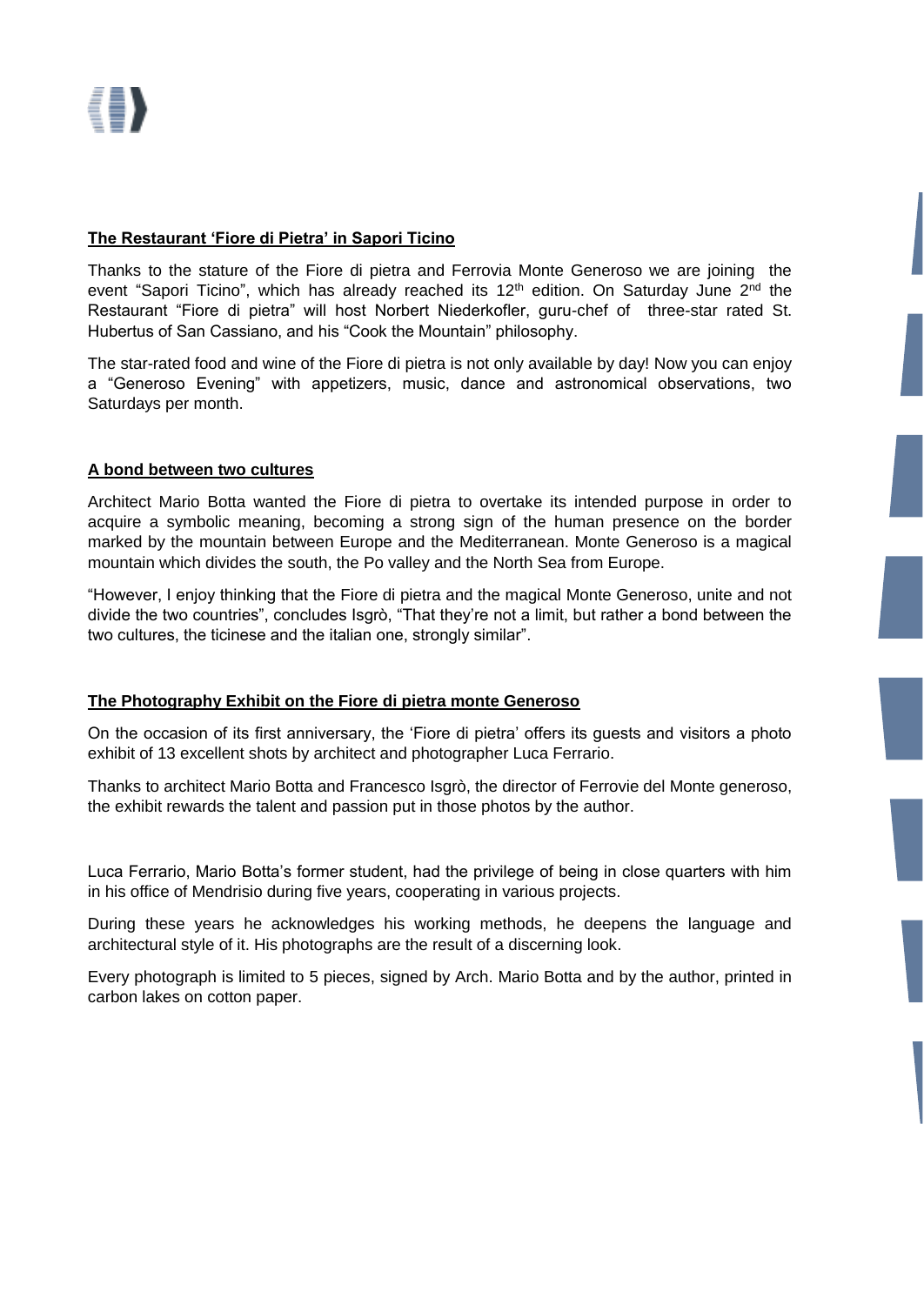# {[}

# **A very special day**

The presentation of the monography "Fiore di pietra- Monte Generoso" at Belvedere conference room at the top of Monte Generoso ended just a few hours ago.

Over 130 prominent attendants, many architecture and Mario Botta's fans, but also many ticinese and italian journalists. These last few arrived in a group with a mini-bus from Milan. Everyone came to admire the results of man's hand on nature. "Because everything that surrounds us bears the stamp of the man's modernization", tells Mario Botta in a speech that moves the public, as he always does. "Nature has inevitably been 'processed', 'guided' by man. Monte Generoso is my mountain and being able to build up there has been a privilege for me, because the terrain offers an extraordinary condition. You feel that there are hundreds of meters of difference levels and then a kind of mass, which is earth's crust, upon which you're called to place an object, a little jewel. I think about Bruno Taut and his Alpine Architektur, a utopian vision in which mountain tops become moments of irradiation. It's like if earth brought its power inside earth's crust, to a point in which a human artifact is born…"

Mr. Claudio Zali, State Council's president, and Mr. Marco Romano, National and Municipal Counselor of Mendrisio, attended to greet all guests.